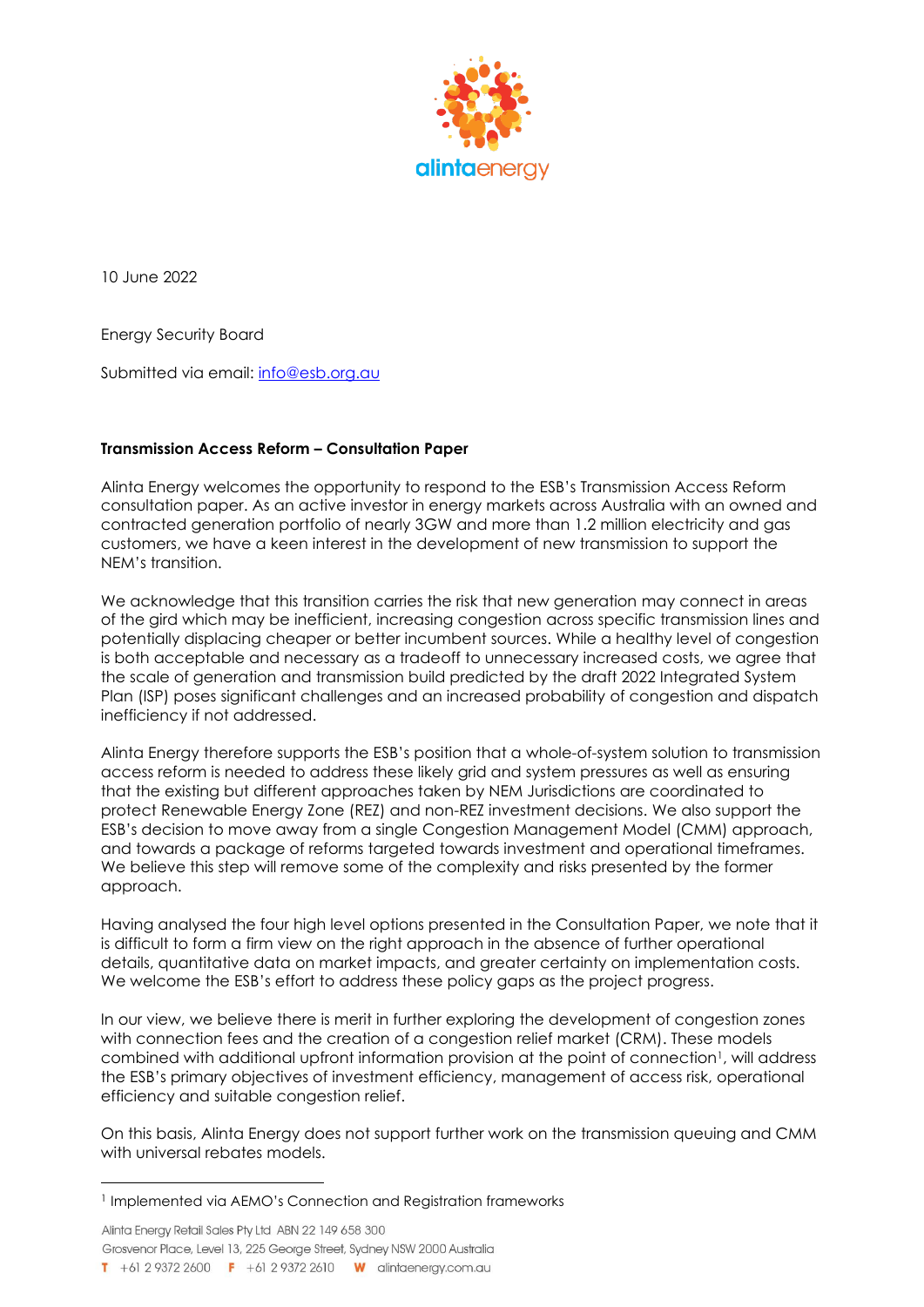## **Investment Timeframe Options**

While neither operational timeframe model perfectly addresses the ESB's objective and assessment criteria, we consider the development of congestion zones with connection fees hits closest in delivering a clearer, simpler, longer and fairer investment signal for new generation and storage seeking access. As outlined in the Consultation Paper, this model could work relatively seamlessly with the existing transmission planning framework, the ISP and existing Jurisdiction REZ policy.

However, we note that both models appear overtly forward facing and therefore do not clearly articulate how incumbent redevelopment projects or modifications/extensions to existing projects would be treated. For example, would an existing plant owner seeking to redevelop its site to renewables and storage be required to renegotiate its position? Additionally, what level of materiality triggers an incumbent to be treated as a new generator and what test will exist to examine the merits of a redevelopment/extension project against a new development when allocating transmission capacity?

Specifically, with respect to the congestion zones with connection fees model, we believe key to making this approach workable will be to design a simple methodology explaining:

- how connection fees are established, predictably revised and at what time frequency;
- the 'value' that participants obtain in making a payment for deep connection; and
- providing clarity on the time period that value is retained.

Alinta Energy believes that the concept of 'generator value' should equate to a physical commitment by the transmission operator that output will not be constrained for a defined period of time. To balance and incentivise a diverse range of technologies within a region, the length of access could follow the NSW REZ approach, where the type and duration of an access right is linked to the technology classification category. Similarly, 'consumer value' is equally important – we support using revenues paid by generators to offset consumer costs in the most efficient way. Transmission businesses are best placed to determine how generator revenues should be used to benefit consumers, as long as their actions are transparent, justifiable and captured by reporting obligations.

We also agree that the system strength framework provides good broad structure for the development and selection of congestion charges. Implementing a centrally determined congestion zones in consultation with stakeholders will provide the necessary rigor and transparency required to ensure stakeholder confidence. Where multiple generators seek access to a limited amount of hosting capacity, we believe the model should obligate transmission businesses and AEMO to assess and determine the connection of projects. This must be a technology agnostic assessment which considers projects only on their merits, including a project's ability to contribute to broader system stability. In the instance where multiple projects are deemed equal, project owners should have the opportunity to partner with each other to split transmission augmentation costs and secure additional hosting capacity (as necessary), particularly where their output profiles maximise utilization of the transmission line. Alternatively, a simple closed auction could be used to determine project selection.

Alinta Energy does not support the proposed transmission queuing arrangement model. If implemented, we believe this approach would not incentivise or enable the most efficient projects from being built because their priority status may limit their construction. The model places 'application speed' at the expense of a 'strong business case' and would ultimately work against the ESB's objectives of congestion management and efficient dispatch.

## **Operational Timeframe Options**

As above, at this early stage Alinta Energy supports a further assessment of the CRM model. The ability to co-optimize and co-ordinate energy, ancillary services (frequency) and congestion